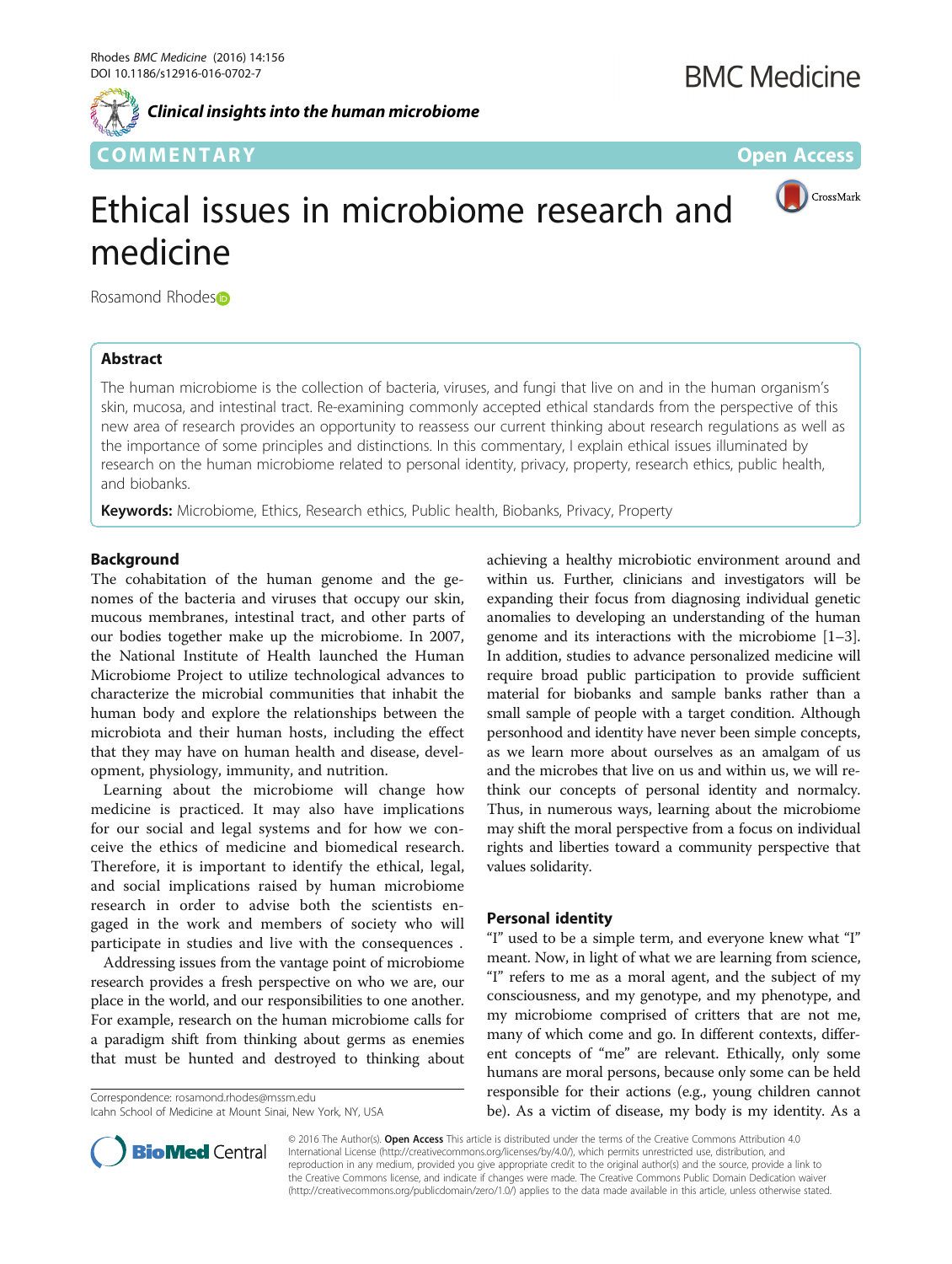vector of disease, my microbiome is my identity. The microbiome has an impact on the health of the human organism, but its effects are determined, in part, by the combined characteristics of the microbes that comprise it. A particular species of microbe might have positive effects in one human and negative effects in another. These differences will complicate efforts to define what is "normal." Although personhood and identity have never been simple concepts, as we come to see ourselves as an amalgam of us and them, we will have to rethink concepts of personal identity, normalcy, and what they imply [[4,](#page-2-0) [5](#page-3-0)].

Our understanding of the human microbiome and its interaction with the human body also has implications for how we conceptualize both personhood and personal identity. Personhood is usually defined in terms of essential and distinguishing characteristics. Thus, if genes, diet, and microbes distinguish our susceptibility and resistance to disease and responsiveness to treatments, they may all be part of our identity [[6, 7](#page-3-0)]. Furthermore, each individual's microbiome is unique [[8](#page-3-0)]. In that sense, the microbiome may be incorporated into how we define ourselves as persons.

## **Privacy**

For the most part, the borders of privacy conform to physical boundaries. They coincide with personal enclosed spaces such as my body, my home, behind the closed door of my bedroom, inside my own diary, and inside my own thoughts. With few exceptions, no one may enter my private domain without my permission, and governmental intrusions require robust justification.

Confidentiality is different from privacy [[9\]](#page-3-0). Confidentiality is an important professional responsibility for clinicians and some other professionals (e.g., lawyers, accountants, priests). In these professions, an artificial space is created within which information is safeguarded. Within those boundaries, information disclosed by those seeking professional services may be shared in order to promote the client's interests. Outside of those boundaries, disclosed information may be divulged only with the client's permission. Thus, in medicine, patients expect their medical history, diagnosis, and prognosis only to be shared among the health professionals who need it for providing care. Beyond that, patients reasonably expect their information not to be divulged. The assurance of confidentiality is critical for the practice of medicine because it allows patients to freely share information.

Although the concepts of "confidentiality" and "privacy" are frequently conflated and the distinctions elided, the difference may be critical in work on the human microbiome. When we examine privacy and confidentiality from the perspective of research on the microbiome we will have to consider which information should be protected and why. Many research ethics discussions

come down strongly on the side of treating research samples with privacy protections, but at this point it is appropriate to ask whether strict limitations on sharing samples are reasonable.

Learning about the human microbiome will raise additional privacy questions with important implications in matters of personal liberty. Approximately 95 % of my feces are microbiome, and my microbiome tells the story of where I have been and with whom I have associated. Should law enforcement agents have access to my microbiome in the same way that they are allowed to collect my fingerprint trail?

## Property

In the philosophical literature, we see radically different views on property, and the ethical, legal, and social questions about who owns what. These controversies extend to deposits in biobanks and sample banks [\[10](#page-3-0), [11](#page-3-0)]. Do we have property rights in our microbiome because our body is its host? Under some circumstances the government may mandate invasions into (e.g., vaccinations) and uses of (e.g., compelled military service) our bodies. May government rightfully demand that we contribute genome or microbiome samples to research or public health activities? When knowledge from a microbiome study has commercial value, who should reap the profits? If someone's microbiome is unique and valuable, who owns it? Although we have not yet seen lawsuits involving the human microbiome, there have recently been a few legal rulings related to biological samples and genetic research that are relevant to the human microbiome.

### Human subject research

According to popular accounts of research ethics history [[12](#page-3-0), [13](#page-3-0)], the development of research standards and regulations begins with the Nuremberg Code, followed by the World Medical Association's Helsinki Agreement [\[14, 15](#page-3-0)]. The second half of the twentieth century was also the period of the assertion of civil rights, women's rights, and rights of people with disabilities, all of which are movements argued in terms of autonomy. It is no surprise, therefore, that The Belmont Report and the Common Rule, the US research regulations that it produced, as well as the International Ethical Guidelines for Biomedical Research Involving Human Subjects are informed by that concept and expressed in terms of respect for persons [[16](#page-3-0), [17](#page-3-0)]. That commitment to autonomy gives primacy to informed consent and privacy in contemporary research ethics.

In this tradition of research ethics, the authority to employ human subjects in studies derives from the participant's informed consent. The decision to participate in a study is taken as endorsement of the research goals and as free acceptance of the burdens and risks involved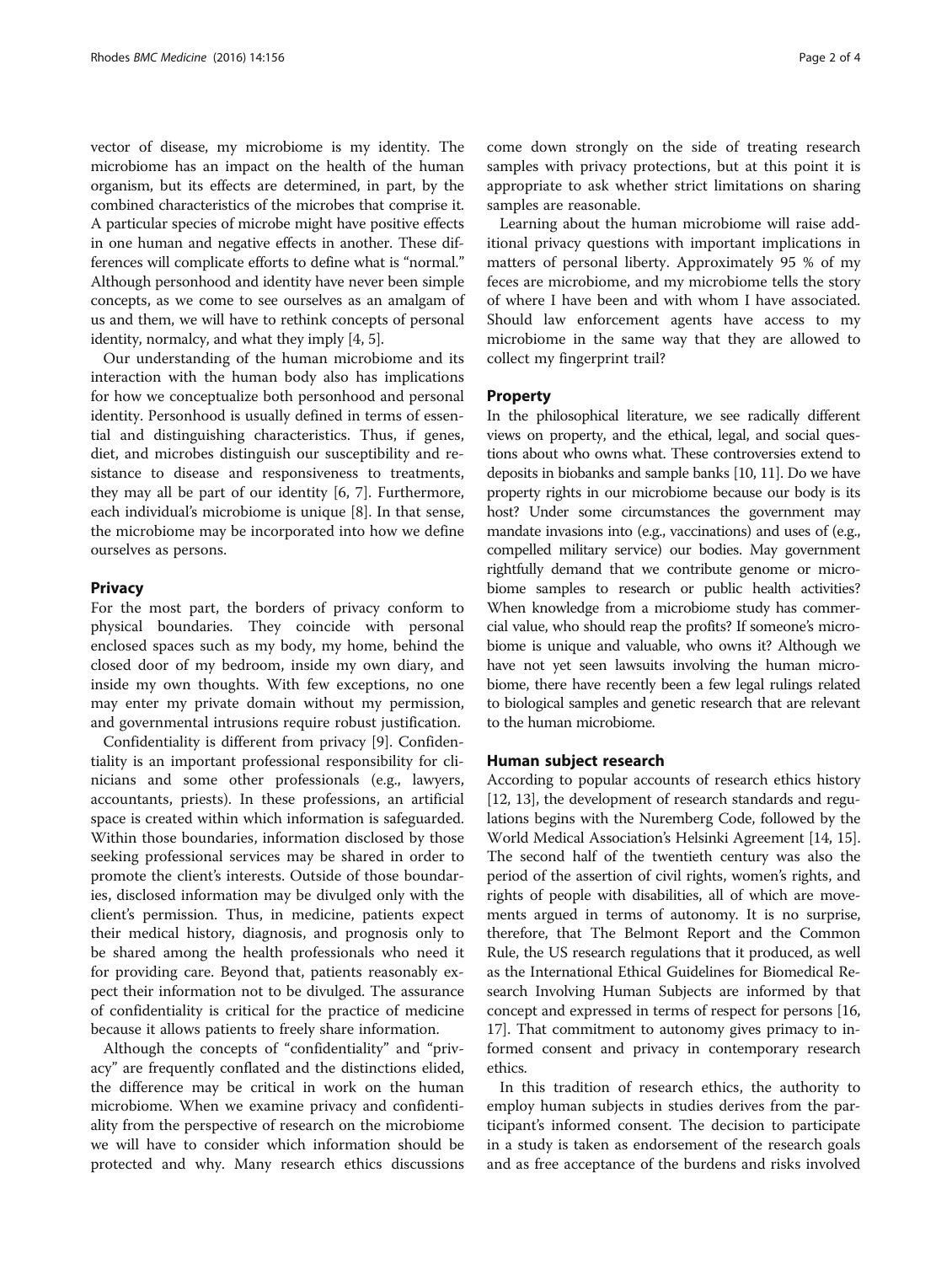<span id="page-2-0"></span>as being reasonable under the circumstances. In keeping with the twentieth century's focus on autonomy, a good deal of the NIH Human Genome Project work on the ethical, legal, and social implications of research on the human genome has focused on individual liberty- and autonomy-related human rights concerns.

At the same time, the literature on the ethical, legal, and social implications of the human genome study has largely overlooked what John Gray has described as the other face of social contract theory, the obligations of the participant  $[18]$  $[18]$  $[18]$ . Yet, at this stage in the development of the science researchers have expanded their focus from the science, researchers have expanded their focus from the diagnosis of individual genetic anomalies to the broader issues of understanding the human genome and its interactions with the microbiome, for example, in diabetes and inflammatory bowel diseases. As many have noted, studies to advance personalized medicine will require broad participation to provide the material for biobanks and sample banks [[19, 20\]](#page-3-0). These efforts will raise issues of whether we should all contribute to the enterprise. In that some genetic and microbiome research is supported by public funds, we all contribute our financing to the efforts. Should we also contribute bits of ourselves, our genomes, and our microbiomes? If we expect to benefit from what is learned, but are unwilling to participate, will we be free-riders on the altruism of others? Will we be treating others unjustly? Answering these questions will require clarification of the individual responsibilities of members of society.

# Public health

Similar issues arise in public health and public health research [\[21](#page-3-0), [22\]](#page-3-0). Because the microbiome is a factor in some infectious diseases, protecting public health requires disease surveillance and tracking. Data collection on disease outbreaks, births, and deaths is and will be critical in the design and implementation of effective disease prevention, outbreak control, and disaster response. Effective public health measures are based on data, but gathering personal information in an emergency may not allow for prior Institutional Review Board assessment or informed consent [[23\]](#page-3-0).

Most clinical research exposes only individual subjects to risks and harms. Yet, as research on the human microbiome leads to studies of prebiotic, probiotic (bacterial), and phage (viral) therapies, the risks to the public as well as research subjects will be relevant considerations. When we contemplate altering the human microbiome by inducing changes in naturally occurring collections of microbes, we need to be cognizant of the fact that people are both vectors and victims of disease [[24](#page-3-0), [25](#page-3-0)]. Furthermore, microbial agents that are beneficial to some humans may be toxic to other humans and other organisms. Additionally, because microbes that may benefit some may be

communicated to others and harm them, we will have to evaluate and assess the complex potential public health risks associated with studies of conditions such as obesity and asthma [[26](#page-3-0)].

## Biobanks

It is easy to appreciate that we all want to avoid diseases and their burdens and, when these cannot be avoided, we expect efficient and effective means to overcome them. Having such treatments available will require significant scientific advances that necessitate basic science and translational research involving biobanking, sample banking, and human subject research. For example, the goal of advancing the treatment of cancer through personalized medicine requires research on samples from a large number of individuals with different cancer types [[27](#page-3-0)–[29](#page-3-0)]. The emerging need for further research and more general cooperation in research raises questions about the rules and governance of biobank and sample banks. Who should be given access to the biological samples, which information should be shared, which projects should the samples support, and who should make these decisions?

# Conclusion

The use of technology employing knowledge of the human microbiome is just getting started and is not yet widely applied. Nevertheless, it is important to consider the ethical issues early on so that we may try to avoid at least those pitfalls that can be identified now rather than waiting for disasters to occur and then trying to cobble together hasty responses. Fresh consideration of these issues by the biomedical research community, eschewing both exaggeration of the risks and ignoring real issues, will require both clear thinking and courage.

#### Acknowledgements

RR's work on the human microbiome was funded by 1R01HG004856-01 as a component of the Human Microbiome Project, a National Institutes of Health (NIH) Common Fund initiative. This paper draws on The Human Microbiome: Ethical, Legal and Social Concerns, Rosamond Rhodes, Nada Gligorov, and Abraham Paul Schwab, editors. Oxford University Press, 2013.

#### Competing interests

The author declares that she has no competing interests.

#### Received: 22 June 2016 Accepted: 21 September 2016 Published online: 12 October 2016

#### References

- 1. Goodrich JK, Davenport ER, Beaumont M, Bell JT, Clark AG, Ley RE. Genetic determinants of the gut microbiome in UK twins. Cell Host Microbe. 2016;19(5):731–43.
- 2. Blandino G, Inturri R, Lazzara F, Di Rosa M, Malaguarnera L. Impact of gut microbiota on diabetes mellitus. Diabetes Metab. 2016. [http://dx.doi.org/10.](http://dx.doi.org/10.1016/j.diabet.2016.04.004) [1016/j.diabet.2016.04.004.](http://dx.doi.org/10.1016/j.diabet.2016.04.004)
- 3. Wu H, Tremaroli V, Bäckhed F. Linking microbiota to human diseases: a systems biology perspective. Trends Endocrinol Metab. 2015;26:758–70.
- 4. Gordon JI, Ley RE, Wilson R, Mardis E, Xu J, Fraser C, et al. Extending our view of self: the human gut microbiome initiative. National Human Genome